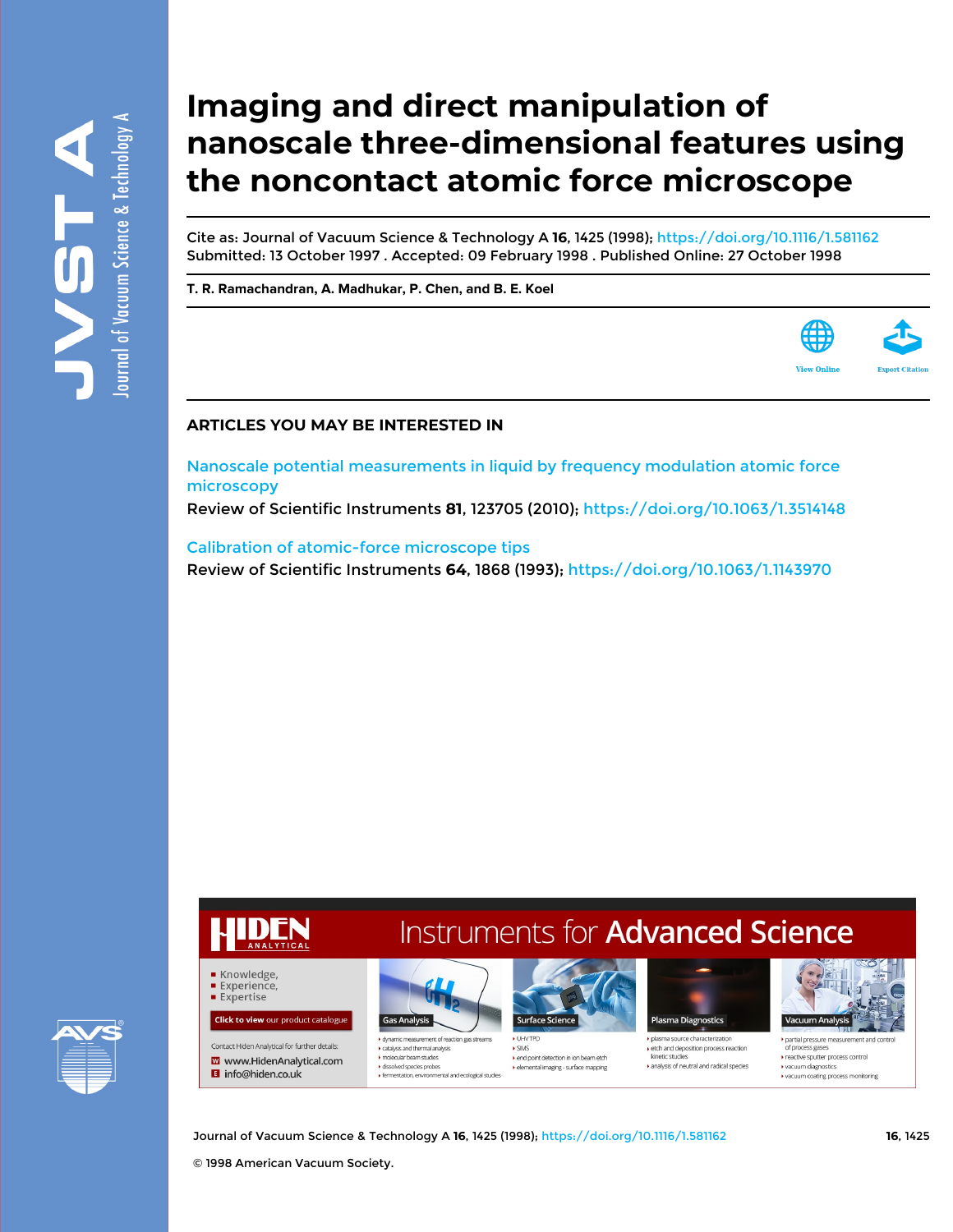# **Imaging and direct manipulation of nanoscale three-dimensional features using the noncontact atomic force microscope**

T. R. Ramachandran,<sup>a)</sup> A. Madhukar,<sup>b)</sup> P. Chen, and B. E. Koel<sup>c)</sup> *Department of Materials Science and Engineering and Laboratory for Molecular Robotics, University of Southern California, Los Angeles, California 90089*

(Received 13 October 1997; accepted 9 February 1998)

We report on a remarkable image contrast reversal in noncontact atomic force microscope  $(NC-AFM)$  imaging of nanosized three-dimensional  $(3D)$  particles. We show that the image contrast of such 3D particles can switch from positive to negative as a function of NC-AFM imaging conditions and this occurs during, both, *in situ* ultrahigh vacuum imaging and imaging in air. Our results indicate that the contrast reversal can arise from a tip-sample interaction force-gradient-dependent instability of the NC-AFM feedback loop. Exploiting the above instability to induce selective tip-sample contact, we propose and demonstrate a protocol for the controlled nanomanipulation of 5 nm diameter gold particles, in *air* at *room temperature* using the NC-AFM. The contrast reversal phenomenon is proposed to be universal, suggesting its potential applicability to nanomanipulation in a variety of materials systems. © *1998 American Vacuum Society.*  $[$ S0734-2101(98)54703-3]

# **I. INTRODUCTION**

The practical applications of the noncontact atomic force microscope  $(NC-AFM)^1$  have largely surpassed the few attempts to date to theoretically understand the scientific basis of this technique. While the atomic resolution NC-AFM images<sup>2–6</sup> of "two-dimensional" (2D) flat surfaces are not well understood, $3-9$  the interpretation of NC-AFM images of nanoscale (or larger) three-dimensional (3D) features is even more complicated due to the effects of the macroscopic tip shape<sup>10</sup> on such images. *In situ* NC-AFM studies in ultrahigh vacuum (UHV) of nanoscale 3D features have revealed considerable dependency of NC-AFM image contrast of such features on the imaging conditions.<sup>11</sup> Recently, the utility of the NC-AFM has been extended by its application to the direct manipulation in air of 15  $nm^{12}$  and 30  $nm^{13}$  sized nanoparticles. Such NC-AFM based manipulation can potentially compete with both contact AFM (C-AFM) based approaches $14,15$  and with the achievements of UHV scanning tunneling microscope (STM) based manipulation of  $\sim$  1 – 2 nm sized molecules.<sup>16,17</sup>

In this article we report results from a systematic study of NC-AFM imaging of nanoscale 3D features, in UHV and in air. Remarkably, the NC-AFM image contrast of the nanofeatures is found to reverse from positive to (partial-tocomplete) negative as the imaging conditions are changed. Our results, as well as a simple force-gradient model, indicate that the contrast reversal is likely to be universal and that it may arise due to a feedback instability that could potentially bring the tip into contact with the 3D nanofeature. In the second part of this article, we exploit the above contrast reversal phenomenon for selectively inducing tipnanofeature contact and accordingly propose a new approach for nanomanipulation using the NC-AFM. We demonstrate the reliability of this approach via the controlled nanomanipulation of randomly distributed 5 nm sized Au particles into a chainlike pattern. This approach also allows the pushing of nanoparticles over nanoscale surface protrusions and for pushing nanoparticle pairs.

## **II. EXPERIMENT**

UHV NC-AFM studies were performed on InAs 3D nanoscale islands on  $GaAs$ ,<sup>18,19</sup> prepared by depositing 1.74  $ML$  of InAs on GaAs $(001)$  via molecular beam epitaxy and transferring such samples *in situ* into the UHV NC-AFM chamber.18 The samples used for NCAFM studies in air were: (i) cleaved mica surfaces having nanoscale mica particles, and  $(ii)$  5–30 nm diameter gold particles deposited from a colloidal solution onto a freshly cleaved mica surface that was previously functionalized with a layer of poly-L-lysine.<sup>12</sup> The cantilevers  $(CLs)$  used had a nominal stiffness constant,  $k_0$ , of  $\sim$  2.5 N/m (UHV) and  $\sim$  18 N/m (air), and a natural resonance frequency,  $v_0$  of  $\sim$  58 kHz (UHV) and  $\nu_0$  in the range of 300–400 kHz (air).<sup>20</sup>

Our UHV NC-AFM works by the principle of ''frequency modulation'' detection.<sup>2,3,5,11,21</sup> Briefly, the NC-AFM feedback brings an oscillating CL with a mounted tip towards the sample until the resonance frequency of the CL shifts from its natural value,  $v_0$  (when the tip is far away from the surface) to a user defined new value,  $v_{\text{set}}$ , due to the interaction between the tip and sample. The amplitude of oscillation of the CL, *A*, is simultaneously feedback controlled to be equal to a user-defined value  $A_{\text{set}}$ . Typically,  $\Delta v = v_{\text{set}} - v_0$ , is negative<sup>2</sup> and NC-AFM images are obtained by scanning the CL/tip over the sample while maintaining  $v_{\text{set}}$  and  $A_{\text{set}}$  constant. According to the simplest model of NC-AFM, valid in the limit of small *A*, the NC-AFM image corresponds to a map of constant force gradient experienced by the tip due to

a)Electronic mail: trr@lipari.usc.edu

<sup>&</sup>lt;sup>b)</sup>Also with the Department of Physics.

c) Also with the Department of Chemistry.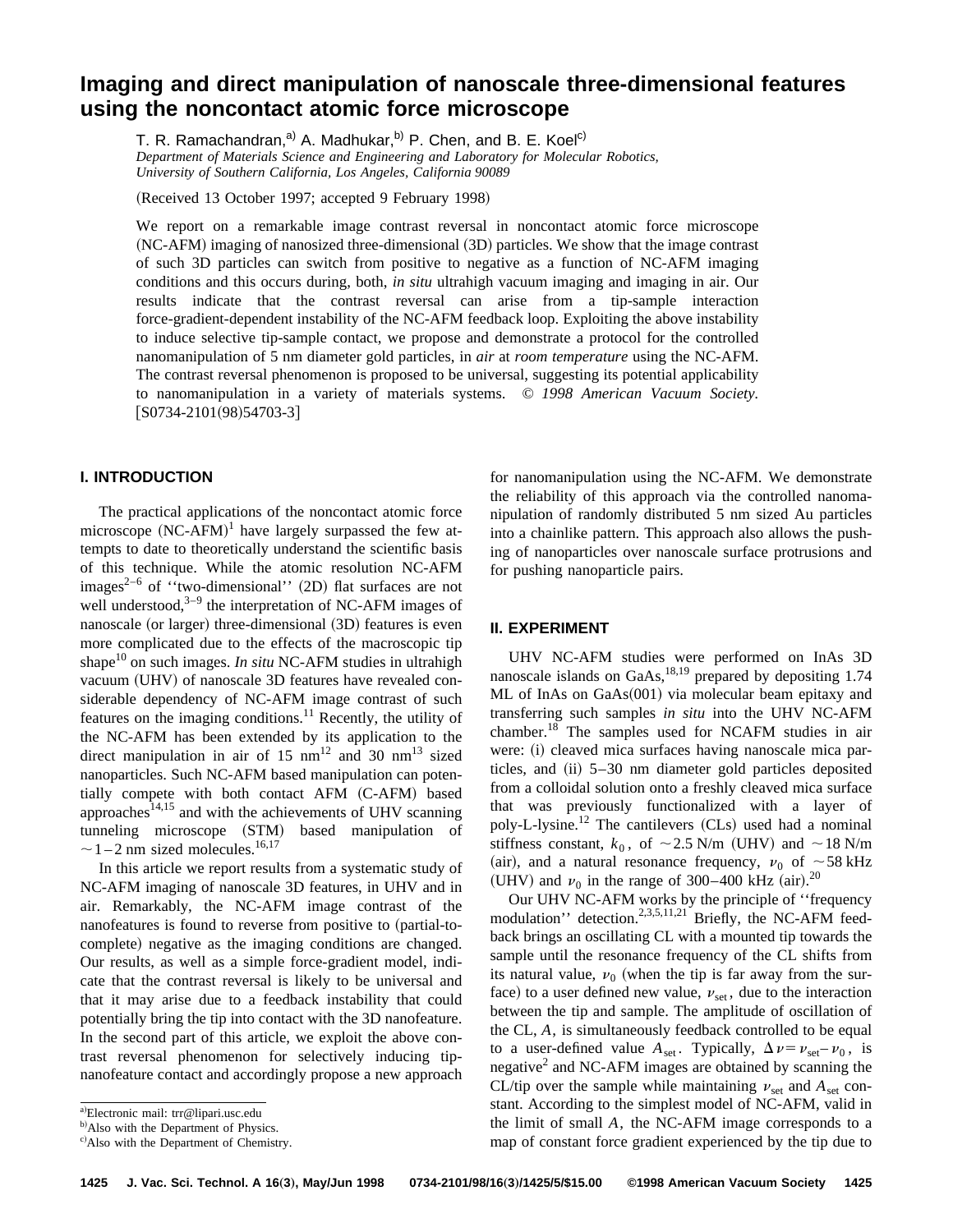

FIG. 1. UHV NC-AFM images of nanoscale 3D InAs islands in a 1.74 ML InAs/GaAs(001) sample, for fixed  $A_{set}$ =66 nm. In (a), for  $\Delta \nu$  = -9 Hz the 3D islands (labeled D) appear in positive contrast. In (b), for  $\Delta v =$  $-39$  Hz, the same islands (D) appear in almost complete negative contrast. The arrow in (b) points to instabilities in the scan in the negative contrast region.

its interaction with the sample.<sup>1,22</sup> For a CL of mass  $m$ , the effective resonance frequency,  $v_{\text{eff}}$ , of the CL due to the presence of the sample can be given by: $1,22$ 

$$
\nu_{\rm eff} = \frac{1}{2\pi} \sqrt{\frac{k_0 - F'(z)}{m}}
$$
 (1)

where,  $F'(z)$  is the force gradient experienced by the NC-AFM tip due to the sample, *z* is an *effective* tip-sample separation, and  $v_{\text{eff}} = v_{\text{set}}$  during NC-AFM imaging. In principle, Eq.  $(1)$  also governs the working principle of our ambient NC-AFM, although this instrument works via ''amplitude modulation'' detection<sup>23</sup> where the change in  $A$  accompanying the shift in the CL resonance upon approaching the sample is exploited. The CL is initially *driven* slightly above its resonance ( $v_{\text{set}} > v_0$ ) when it is far away from the sample. Then, the user specifies a value  $A_{\text{set}}$  that is lower than  $A(v_{\text{set}})$ and the feedback moves the tip towards the sample until the CL oscillation amplitude at  $v_{\text{set}}$  decreases to the value  $A_{\text{set}}$ . This would be expected to occur when the resonance response of the CL is shifted towards the lower end of the spectrum on approaching the sample. $21,23$  The NC-AFM image is now acquired by maintaining, for the CL, the value  $A_{\text{set}}$  at the user-defined  $v_{\text{set}}$ .<sup>24</sup> In general, during NC-AFM imaging the cantilever is brought closer on average to the sample by the feedback when  $A_{set}$  is decreased from its instantaneous value keeping  $v_{\text{set}}$  fixed (in both the UHV and ambient NC-AFMs above) or if  $v_{\text{set}}$  is lowered (making  $\Delta v$ more negative) keeping  $A_{set}$  fixed (for the UHV  $NC-AFM$ ).<sup>2,4,11</sup>

#### **III. RESULTS AND DISCUSSION**

### **A. NC-AFM imaging of nanoscale 3D features**

Figure 1 shows *in situ* UHV NC-AFM images of 3D nanoscale InAs islands on GaAs $(001)$  for fixed  $A_{\text{set}}$ =66 nm but with varying  $\Delta \nu$ . In (a), where  $\Delta \nu = -9$  Hz, the islands appear in positive contrast as  $\sim$  2-4 nm high protrusions ~''bright dots''!, as expected based on C-AFM images of such samples.<sup>18,19</sup> However, in  $(b)$ , the same islands (labeled D) appear in almost complete negative contrast (dark spots) for  $\Delta \nu = -39$  Hz. The arrow in (b) points to some instabilities that often occur within the negative contrast region. The



FIG. 2. NC-AFM images in air ( $v_{\text{set}}$  ~309.14 kHz) of the same 3D nanoparticle (marked D) on mica. This particle images in positive contrast for (a)  $A_{\text{set}}=14 \text{ nm}$ , in negative contrast for (b)  $A_{\text{set}}=4 \text{ nm}$ , and positive again for  $\alpha$  (c)  $A_{\text{set}}$  = 15 nm. In (d), the abruptness of the contrast change is seen. In the top part of (d) (positive contrast of nanoparticle)  $A_{\text{set}}=9$  nm, and at the point of the arrow *A*set was reduced to 8.5 nm, causing negative contrast of the particle in the lower part.

image contrast also shows a change from positive to negative (defined always with respect to the surrounding flat area) when  $A_{\text{set}}$  is decreased with  $\Delta \nu$  (i.e.,  $\nu_{\text{set}}$ ) fixed, as previously reported.<sup>11</sup> The negative contrast is defined here to be either partial (as shown below) or complete (when it covers the whole 3D feature).

Figure 2 shows NC-AFM images taken in air of a 3D mica nanofeature on mica, with  $v_{\text{set}} \sim 309.14 \text{ kHz}$  ( $v_0$ )  $\sim$  309.00 kHz). In Fig. 2(a) the feature (labeled D) appears in positive contrast ( $\sim$ 1 nm high) for  $A_{\text{set}}$ =14 nm, but it appears in complete negative contrast for  $A_{set} = 4$  nm [panel  $(b)$  where the CL is, on average, closer to the surface. When  $A_{\text{set}}$  is reset to 15 nm [panel (c)], the feature is once again imaged in positive contrast, exhibiting a reversibility in the contrast reversal. The abruptness of the contrast reversal is illustrated in panel  $(d)$  for the same nanofeature. Here, the top part of the image was acquired with  $A_{\text{set}}=9$  nm and at the line marked by the arrow  $A_{\text{set}}$  was decreased to 8.5 nm, which immediately changes the image contrast from positive to negative. We find that *every* sample containing nanoscale 3D features which we examined in UHV and in air exhibited this unusual contrast reversal phenomenon, but to varying degrees. For instance, Fig. 3 shows an example where the negative contrast is only partial. Figure  $3(a)$  is a positive contrast NC-AFM image in air of 5 nm diameter gold particles<sup>25</sup> on poly-L-lysine covered mica for  $A_{\text{set}}=5$  nm. On the other hand, Fig. 3(b)  $(A<sub>set</sub>=4 nm, same v<sub>set</sub>)$  shows that the same particles (two of which are labeled 1 and 2) have a central region of partial negative contrast (dark spot labeled by an arrow).

The fact that contrast reversal in NC-AFM images of nanoscale 3D features is observed, as a function of varying  $A_{\text{set}}$  or  $v_{\text{set}}$  (i.e.,  $\Delta v$ ), in contamination-free, *in situ* UHV NC-AFM images as well as in air indicates that this might be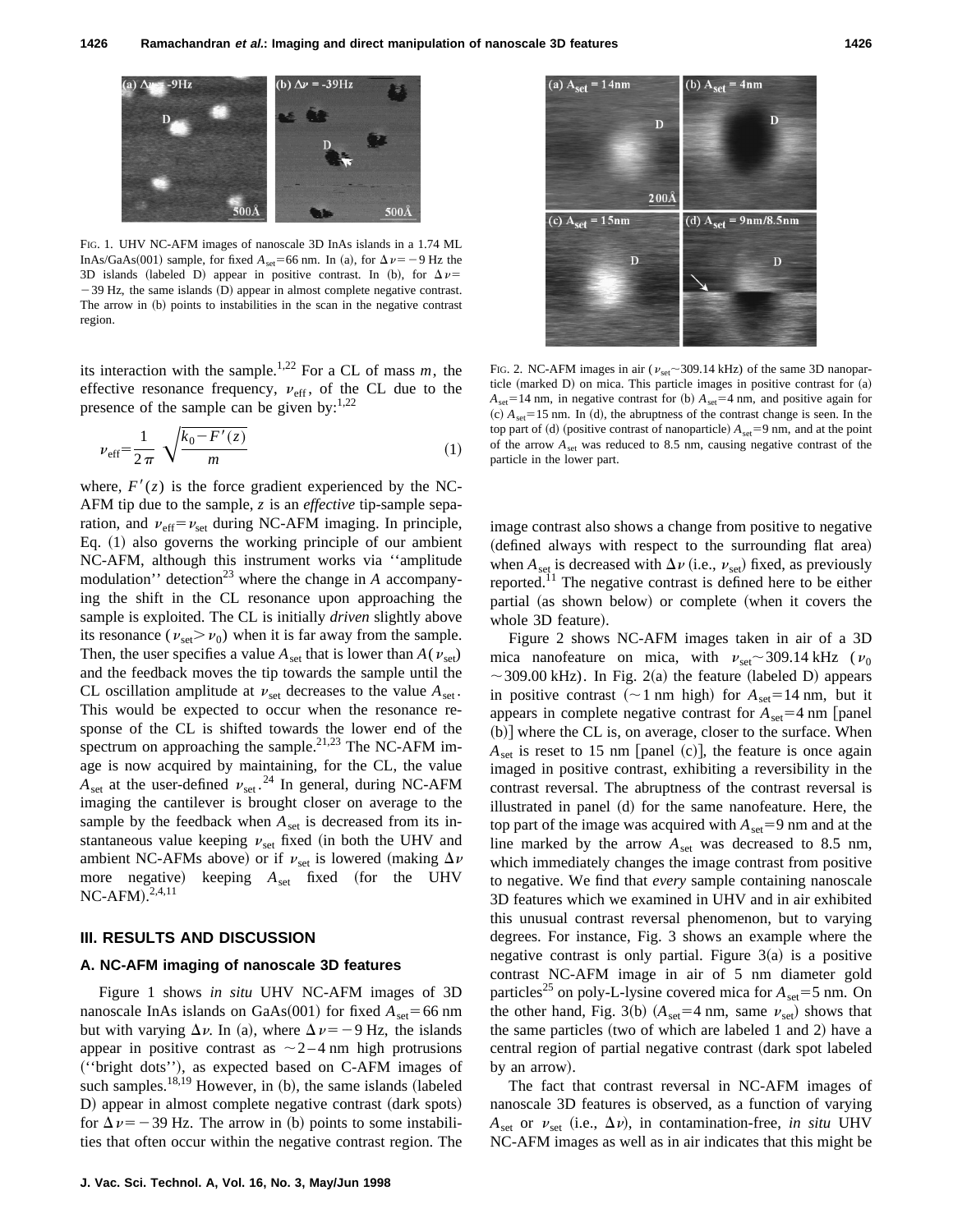

FIG. 3. NC-AFM images in air ( $v_{\text{set}}$  ~334.14 kHz) of 5 nm Au nanoparticles on poly-L-lysine covered mica. The nanoparticles appear in positive contrast in (a), for  $A_{set} = 5$  nm. In (b), for  $A_{set} = 4$  nm, the same nanoparticles (e.g., 1) and 2) exhibit partial negative contrast (arrow).

a universal phenomenon observable in any environment. Clearly, the complexity of the NC-AFM imaging process for finite values of  $A_{\text{set}}^{2,5,9}$  preclude a straightforward explanation of this phenomenon using Eq.  $(1)$ . However, it is useful to examine the consequences of the simplified model of Eq.  $(1)$  to find out if, and how, contrast reversals can arise in NC-AFM even within this force-gradient model.

Figure 4 shows schematic curves depicting the force  $F(z)$ and force-gradient  $F'(z)$  experienced by the tip due to the sample as a function of  $z$ . Here,  $z_A$  corresponds to the value of *z* at the minimum detectable force gradient, and thus  $\Delta v$ , in the NC-AFM, and  $z_{A}$  corresponds to the maximum force gradient. In region III ( $z_A \le z \le z_A$ ), as *z* decreases,  $F'(z)$ increases and therefore, in Eq.  $(1)$ ,  $v_{\text{eff}}$  decreases. The decrease in  $v_{\text{eff}}$  with decreasing *z* is consistent with the design rule of our NC-AFM feedback that, as  $v_{\text{set}}$  is decreased, the CL will be moved, on average, closer to the sample. Therefore, within the model described by Eq.  $(1)$ , region III is the normal region of operation of our NC-AFMs (labeled "stable feedback") and in this region 3D protuberances on the surface will clearly be imaged in positive contrast. However, if *z* were to drop below  $z_A$  due to, say, attractive tip-sample interactions driving the tip towards the surface faster than the feedback response time ( $\sim$  1 ms), then the tip



FIG. 4. Schematic of the force  $F(z)$  and force gradient  $F'(z)$  on the tip due to the sample, as a function of the effective tip-sample separation, *z*. Region I is the usual C-AFM regime. We label I/II and III as regions of unstable and stable NC-AFM feedback, respectively, based on the outcome of the forcegradient model of NC-AFM imaging and the feedback mechanism.



FIG. 5. Schematic of our NC-AFM based manipulation protocol, as applied to our ambient AFM. In  $(a)$ , the tip is in the positive contrast imaging mode  $(A<sub>set</sub>=A<sub>1</sub>$ , region III of Fig. 4), positioned a few nm above the nanoparticle and approaching it. In (b),  $A_{set}$  is decreased to  $A_2 \leq A_1$  to make the tip enter the negative contrast regime *and* to then induce tip-sample contact. With  $A_{set}$  fixed at  $A_2$  and the tip moving in the desired direction [see (b)] the particle is also moved. Then,  $A_{\text{set}}$  is reset to  $A_1$  and the NC-AFM is brought back into the imaging mode  $(c)$ .

may enter region I (contact) or II. In these regions, as  $z$ decreases,  $F'(z)$  decreases and  $v_{\text{eff}}$  *increases*, which contradicts the working assumption of our NC-AFM feedback. Therefore, in this regime, a decrease in *z* will increase  $\nu_{\text{eff}}$ and cause the feedback to move the CL even closer to the sample, in an attempt to "decrease"  $v_{\text{eff}}$  to  $v_{\text{set}}$ , which is, of course, impossible. This leads to an unstable or ''runaway'' <sup>11</sup> feedback that will result in artifactual NC-AFM images showing partial-to-complete negative contrast of 3D protuberances. Accordingly, there would be a divergence in the error signal of  $v_{\text{set}}$  (or  $A_{\text{set}}$  in the ambient NC-AFM) which may manifest as instabilities in the image within the negative contrast regions [e.g., see Fig. 1(b)]. It must be noted that in this case, the quoted value of  $v_{\text{set}}$  (or  $A_{set}$ ) is only a nominal one and not necessarily the actual value, inside the negative contrast region. Furthermore, the negative contrast can potentially lead to tip-sample contact  $(r_{\rm{region}})$  I), as we indeed observe in the form of surface destruction under prolonged scanning at pronounced negative contrast (not shown; also see Ref. 26). Thus, a feedback instability linked to the nature of the force gradient curve can account for image contrast reversal of 3D nanofeatures even within the simplified force-gradient model of NC-AFM imaging  $[Eq. (1)].$ 

# **B. NC-AFM based direct manipulation of nanoscale 3D features**

The contrast reversal phenomenon, while being an artifact, has at the same time the advantage of specifying *qualitatively* the regime of tip-sample interaction. The latter fact can be exploited as shown below to induce selective tipsample contact with the view of directly manipulating nanoscale 3D features such as clusters or large molecules. Figure 5 schematically depicts a protocol we propose for such nanomanipulation using the example of the ambient NC-AFM. The procedure involves initially obtaining a NC-AFM image of nanoparticles on a surface with a value of  $A_{\text{set}} = A_1$  which produces positive contrast of the particles. Next, we choose a particle of interest and perform a single line scan over the center of the particle in a desired direction with  $A_{set} = A_1$ .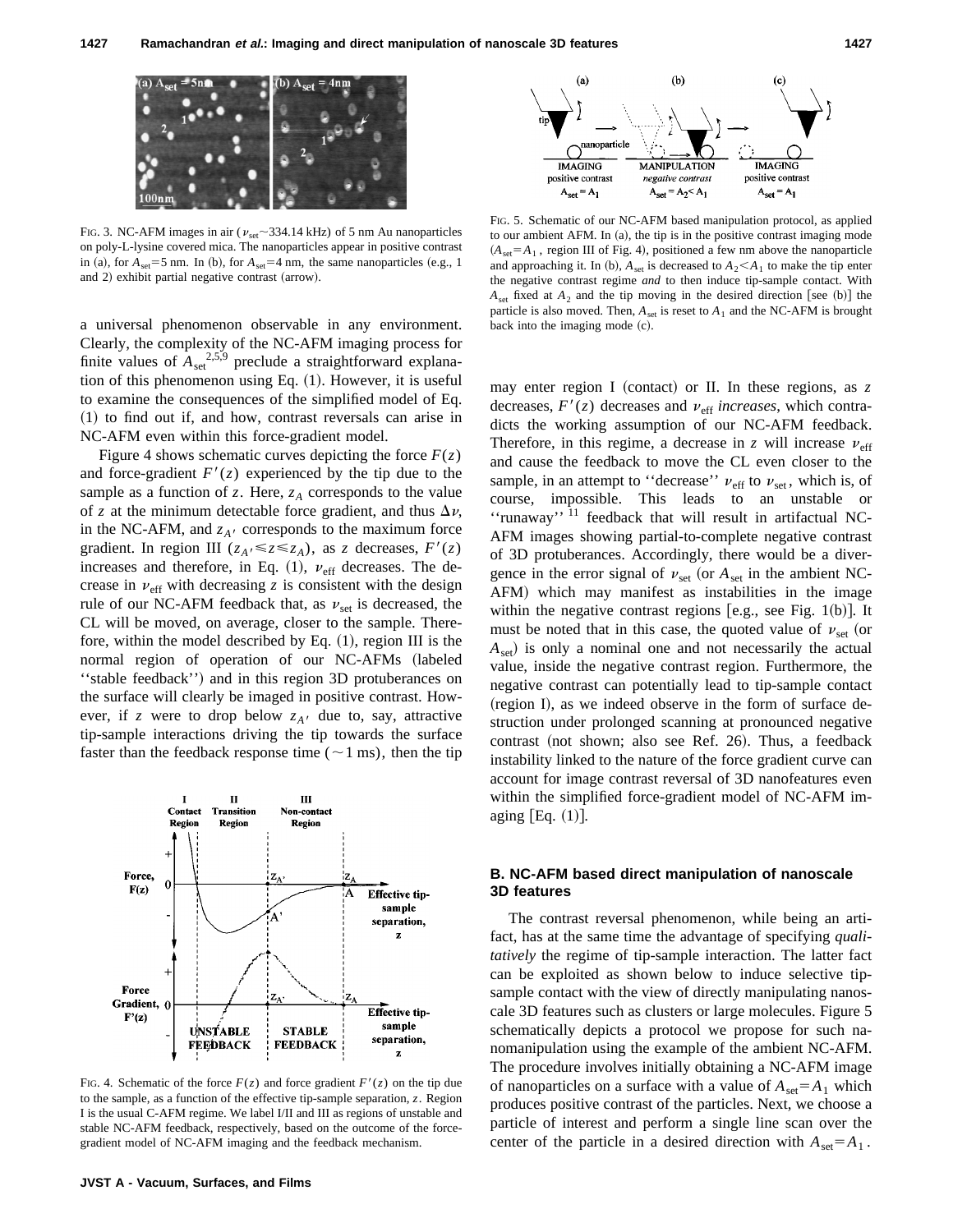

FIG. 6. NC-AFM images of 5 nm Au nanoparticles in air,  $(a)$  before and  $(b)$ after directed manipulation using the procedure in Fig. 5, with  $A_1 = 5$  nm,  $A_2$ =1 nm. The random group of Au nanoparticles in (a) was rearranged to create the "chain" structure in  $(b)$  (labels  $1-3$  denote the same particles in both images). The feature in the lower right corner is a 15 nm high Au particle.

Then, a second line scan is commenced  $[Fig. 5(a)]$  but as the tip nears the particle  $A_{\text{set}}$  is decreased by computer control to a new value  $A_2 < A_1$ . The value  $A_2$  is chosen so that we would not only operate in the negative contrast regime with respect to the nanofeature but *also* such that tip-nanofeature contact [region I of Fig. 4(b)] would occur [Fig.  $5(b)$ ]. The value of  $A_{set}$  is maintained at  $A_2$  for a chosen interval of time (or equivalently, distance) and this has the effect of moving the nanoparticle along the sample surface in the direction of the scanning tip. Once the particle is moved over a desired distance, the computer resets  $A_{\text{set}}$  back to  $A_1$  and goes back into the normal imaging mode [Fig.  $5(c)$ ]. The manipulation protocol depicted in Fig. 5 has been automated and the details of the computer control software are discussed elsewhere.<sup>12</sup>

Evidence for the viability of the above protocol is shown in Figs.  $6-8$ , all acquired in air with  $A_{\text{set}}=5$  nm and  $\nu_{\text{set}}$  ~394.86 kHz ( $\nu_0$  ~394.51 kHz). All nanomanipulation was performed in air, at room temperature, with  $A_1 = 5$  nm and  $A_2$ =1 nm corresponding to the discussion above. Figure 6 shows NC-AFM images of a sample containing mostly 5 nm diameter Au particles,  $25$  (a) before and (b) after nanoma-



FIG. 7. NC-AFM images in air showing that nanoparticles can be moved over surface protrusions using the protocol of Fig. 5 (with  $A_1 = 5$  nm,  $A_2$ ) = 1 nm). The particle 1 in (a) was moved (arrow) towards an  $\sim$  2 nm high protrusion, B. In  $(b)$  the particle 1 is observed to sit on top of B. Particle 1 was then moved again (c, arrow) to a new location making B visible again.



FIG. 8. NC-AFM images in air showing how a nanoparticle pair can be moved using the protocol of Fig. 5  $(A_1 = 5 \text{ nm}, A_2 = 1 \text{ nm})$ . Panel (a) shows a pair of 5 nm Au nanoparticles (box). The tip was run roughly through the middle of this pair from left to right (arrow) resulting in (b) where the pair is seen to have moved and combined to form a larger (lateral size) feature. This larger feature was then moved  $\alpha$ , b) to produce the result in  $\alpha$ . The label 1 identifies a nanoparticle common to all images. Panel  $(d)$  shows a cross section across the pair of particles enclosed in the box in  $(c)$ . The arrows in  $(d)$  mark the positions of the two particles in the pair.

nipulation using the above protocol. A spatially random collection of 5 nm Au particles in Fig.  $6(a)$  (with a lone 15 nm particle seen as the brightest feature in the lower right corner) was rearranged in a predetermined manner to form the chainlike arrangement of Fig.  $6(b)$ . The labels  $1-3$  in panels (a) and (b) show, as a reference, the same three particles that were left untouched.

Figure 7 shows how our protocol is successful in moving nanoparticles up and over nanoscale surface protrusions. The particle labeled 1 in Fig.  $7(a)$  was moved in the direction of the arrow towards a  $\sim$  2 nm high surface protrusion labeled B. The particle 1 was first brought to rest on top of B and then imaged in Fig.  $7(b)$ , seen as a brighter feature and labeled 1. Then, the particle was moved away from B in the direction of the arrow in Fig.  $7(b)$  to its new position in Fig.  $7(c)$  where, once again, both features 1 and B are revealed. Figure 8 shows how a nanoparticle pair was manipulated using the above protocol. Here, the tip was forced to follow a path that approximately bisected the two particles in Fig.  $8(a)$  (rectangular box) in the direction of the arrow. The result is seen in panel (b) showing a new feature (box) that appears larger (in lateral size) than either of the particles in the pair  $[box in panel (a)].$  The combined pair was then moved slightly in the direction of the arrow in panel  $(b)$  to a new position in panel (c). For reference, the same feature labeled 1 is shown in panels  $(a)$  through  $(c)$ . Panel  $(d)$  shows a cross-sectional profile over the nanoparticle pair in the box in panel (c), corresponding to the black line shown within this box. The arrows in  $(d)$  mark the positions of the two particles in the pair.

Finally, we discuss some of the limitations and advantages of the above method. The main limitation of this technique is that tip-sample contact sometimes results in drastic